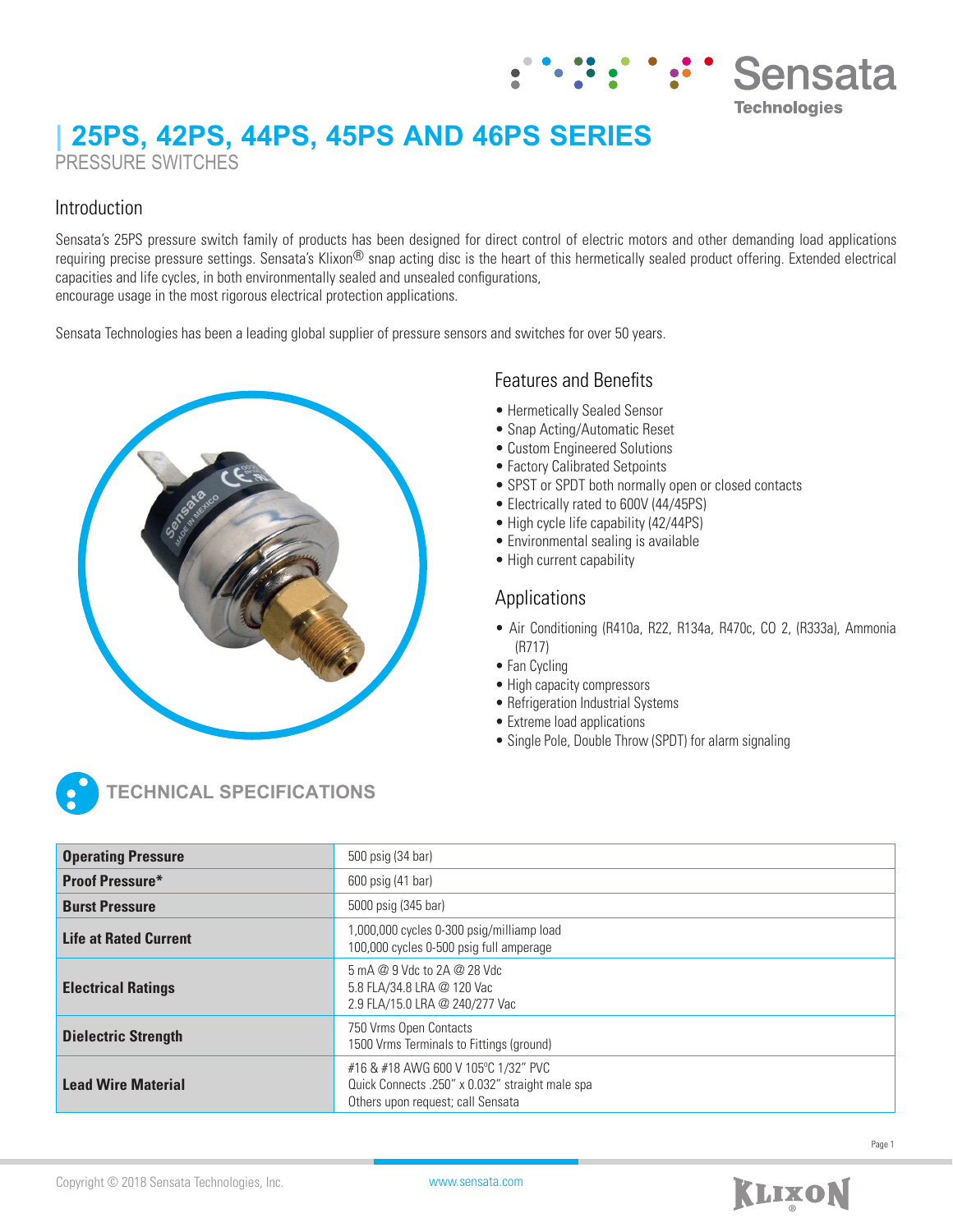| <b>Ambient Temperature</b> | -40°F to 257°F (-40°C to 125°C)<br>(4% setpoint shift @ 100°C) |
|----------------------------|----------------------------------------------------------------|
| <b>Fluid Temperature</b>   | -65°F to 275°F (-53.9°C to 135øC)                              |

## Electrical Ratings

|                  |                         | 28 Vdc                          | <b>120 Vac</b>            |            |            |                                          | <b>240 Vac</b>            |            |      |                                          | <b>480 Vac</b> |                          | <b>600 Vac</b>           |                          |
|------------------|-------------------------|---------------------------------|---------------------------|------------|------------|------------------------------------------|---------------------------|------------|------|------------------------------------------|----------------|--------------------------|--------------------------|--------------------------|
| <b>Device</b>    | <b>Switch</b><br>Type** | <b>Amps</b><br><b>Inductive</b> | <b>Amps</b><br><b>Res</b> | <b>FLA</b> | <b>LRA</b> | <b>VA</b><br><b>Pilot</b><br><b>Duty</b> | <b>Amps</b><br><b>Res</b> | <b>FLA</b> | LRA  | <b>VA</b><br><b>Pilot</b><br><b>Duty</b> | <b>FLA</b>     | <b>LRA</b>               | <b>FLA</b>               | <b>LRA</b>               |
| 25/42PS          | N <sub>0</sub>          | 15                              | 13                        | 13         | 65         | 125                                      | 10                        | 10         | 45   | 125                                      | -              | -                        | -                        | $\overline{\phantom{m}}$ |
| -SPST            | NC.                     | 15                              | 25 <sup>†</sup>           | 13         | 60         | 125                                      | 25††                      | 10         | 45   | 125                                      | -              | $\overline{\phantom{0}}$ | -                        | $\overline{\phantom{0}}$ |
| 25/42PS<br>-SPDT | N <sub>0</sub>          | 15                              | 10                        | 5.8        | 34.8       | 278                                      | 5                         | 2.9        | 17.4 | 278                                      | -              | $\overline{\phantom{0}}$ | -                        | —                        |
|                  | <b>NC</b>               | 15                              | 25 <sup>†</sup>           | 13         | 60         | 125                                      | 25††                      | 10         | 45   | 125                                      |                | -                        | -                        | —                        |
|                  |                         |                                 |                           |            |            |                                          |                           |            |      |                                          |                |                          |                          |                          |
| 44/45PS<br>-SPST | N <sub>0</sub>          | 15                              | 13                        | 13         | 65         | 125                                      | 10                        | 10         | 45   | 125                                      | 4              | 24                       | 3.2                      | 19.2                     |
|                  | NC.                     | 15                              | 25 <sup>†</sup>           | 13         | 60         | 125                                      | 25††                      | 10         | 45   | 125                                      | 4              | 24                       | 3.2                      | 19.2                     |
| 44/45PS          | N <sub>0</sub>          | 15                              | 10                        | 5.8        | 34.8       | 278                                      | 5                         | 2.9        | 17.4 | 278                                      | -              | -                        | $\overline{\phantom{0}}$ | $\overline{\phantom{0}}$ |
| -SPDT            | <b>NC</b>               | 15                              | 25††                      | 13         | 60         | 125                                      | 25††                      | 10         | 45   | 125                                      | -              | -                        | -                        | $\overline{\phantom{m}}$ |



All dimensions in inches **DIMENSIONS**

Typical Dimensional Drawings - 25PS, 42PS, 44PS, 45PS